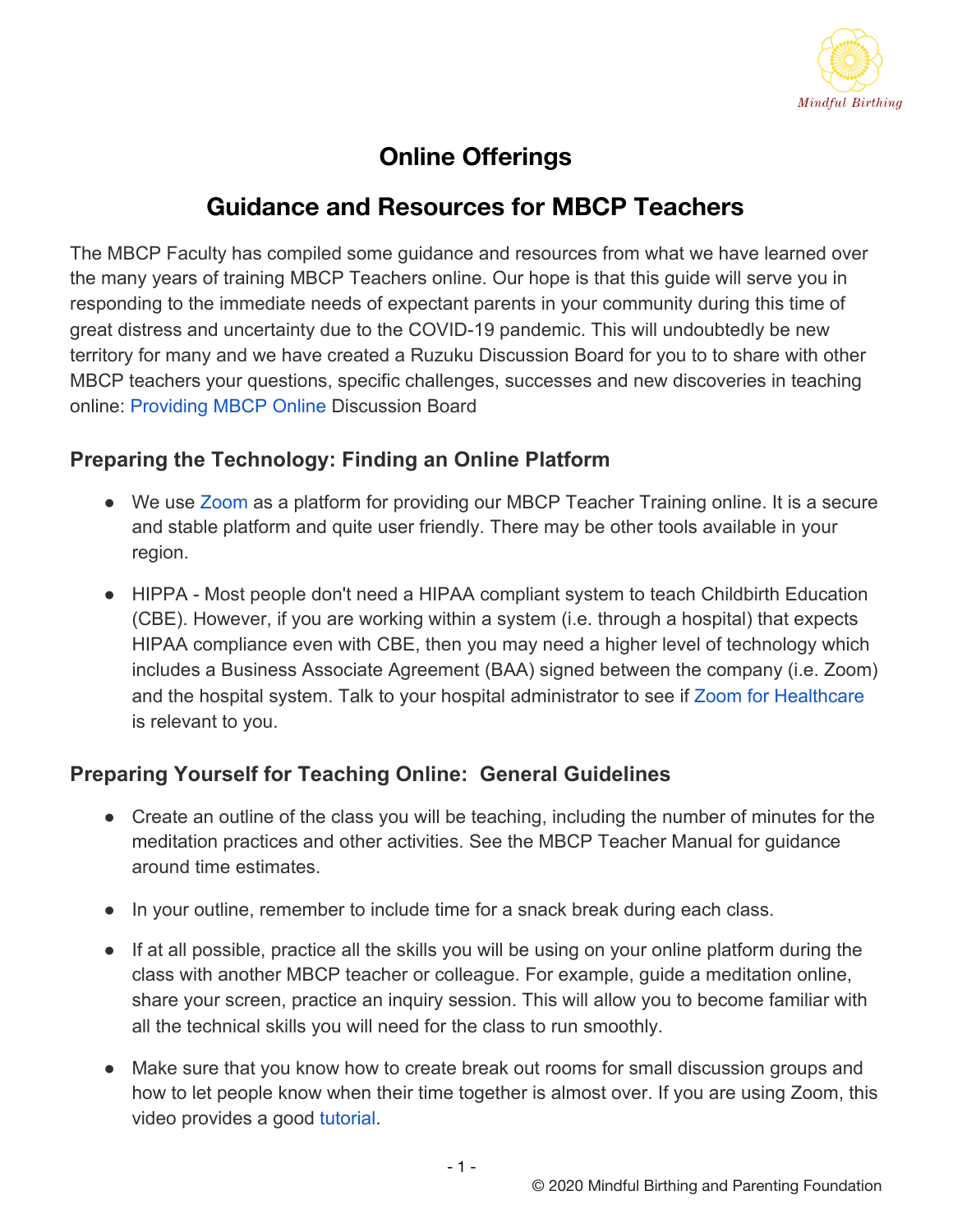

- Close down all other apps on your computer, especially emails or other notifications, before starting the class.
- Make sure to have your poems, meditation bells and water or tea easily within reach. Take care not to ring the meditation bells too close to the microphone, as this can make for an unpleasant hearing experience for the participants.
- Having an easily visible clock that is separate from your online screen clock can be helpful.
- Before each class, take time to do some practice yourself, perhaps a brief Awareness of Breathing or a 3 Step Breathing Space for grounding and to touch into your intentions for the class.

#### **Preparing Participants**

- Have a pre-class Intake interview with your potential participants, just as you would for an in-person course. Email the Intake form to them before your interview and review it with them during the interview. Use a telephone, FaceTime or your online platform if the participants have the technological skills to connect in that way.
- Before the online class begins, send a simple document to participants with information about how to use the platform, how and when to use mute, PC requirements such as Internet speed and possible backup telephone numbers to log onto the platform by telephone if necessary.
- Consider setting up a Facebook group or another online space before the class begins so that participants can connect with each other between classes.
- Working with a tech person who can handle tech problems in case they appear can be a wonderful support for you, especially while you are learning to navigate the skills needed for teaching online. If you are able to have someone who can fulfill the tech person role, give out their email/phone number in case participants experience problems logging in or other issues. Once you begin teaching a class, it can be very difficult in the moment for you to also try to take care of technological problems. You may need the tech person only for the first few sessions until everyone learns how to navigate the platform you are using.

### **Guidance for Participants during the First Class for Managing the Online Learning Environment**

● Protecting the classroom learning environment is important. Ask participants to close the door of the room they are using to create a quiet, secluded space. Request that they turn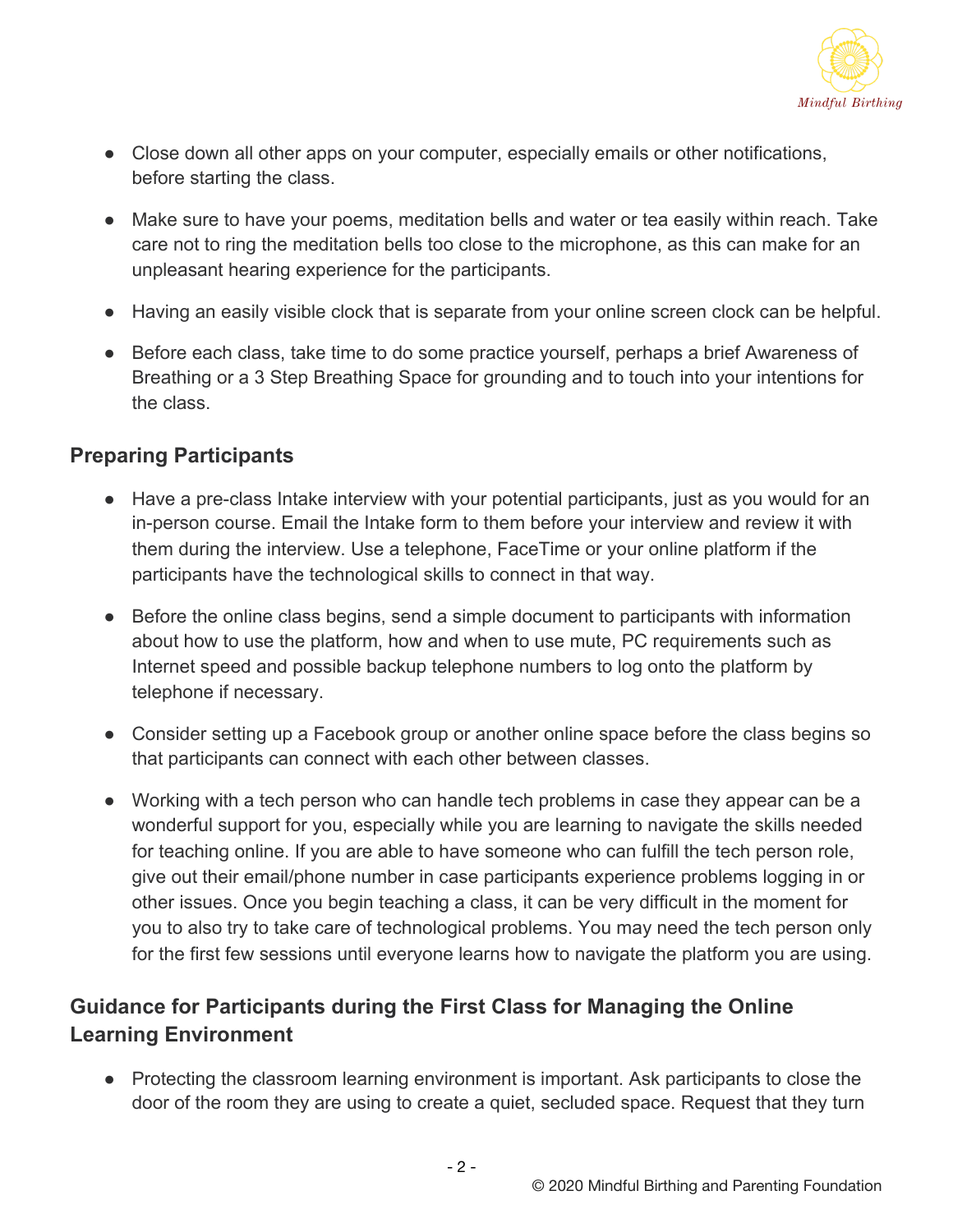

off/silence their iPhones if at all possible so everyone can have the opportunity to drop in to this special time together. Follow these guidelines yourself.

- Acknowledge the challenges of using online technology and that there are perhaps different levels of expertise (or lack thereof) including your own that participants may have. Everyone is learning together. This acknowledgement can lessen tension with this format for everyone.
- Instruct participants that if they seem to be having difficulty getting a turn to speak, consider waving or raising their hand. You as the instructor need to be alert to these signals. One of the challenges of online teaching is that you, the teacher, have fewer body language clues available to "read the group". Know that you may miss something and bring kindness to the situation, for yourself and the participants.
- A very important guideline for participants is the direction to suspend the use of the chat function during class. Share the rationale for this guideline as a teaching around stress and multitasking; the chat function encourages multi-tasking. It is very distracting for the person writing the chat, for the participants, and for you, the teacher. That being said, the chat function could be used for particular activities, for example, a horizontal inquiry.
- Ask participants to support their wellbeing and the wellbeing of the group as a whole by being as fully present during class time as possible. To facilitate this, request participants keep their video ON unless something urgent needs to be attended to. Keeping the video on helps reduce the temptation to multi-task.
- Ask participants to put themselves on mute when not speaking unless they are in a small group. It takes time to learn to unmute before speaking, and that's okay. Experiment with using the "mute all" function to help block out extraneous noise.
- Encourage participants to let their voice be heard. Their experiences and observations are valuable and important and when they share, they are contributing to the good of the whole class.
- For some, speaking in a group can be challenging. In an online setting, this may be more challenging. Noticing self-judgement and the comparing mind when it arises after speaking is a practice. Practicing self-compassion before and after speaking can be very helpful.
- Participants can either respond to the urge to speak when it arises or choose to just notice the urge as it arises and passes away.
- When reactivity arises for a participant, if it does, offer that they might consider practicing a 3 Step Breathing Space: Noticing the body, thoughts and emotions. Noticing the breath, and then expanding out to the larger group.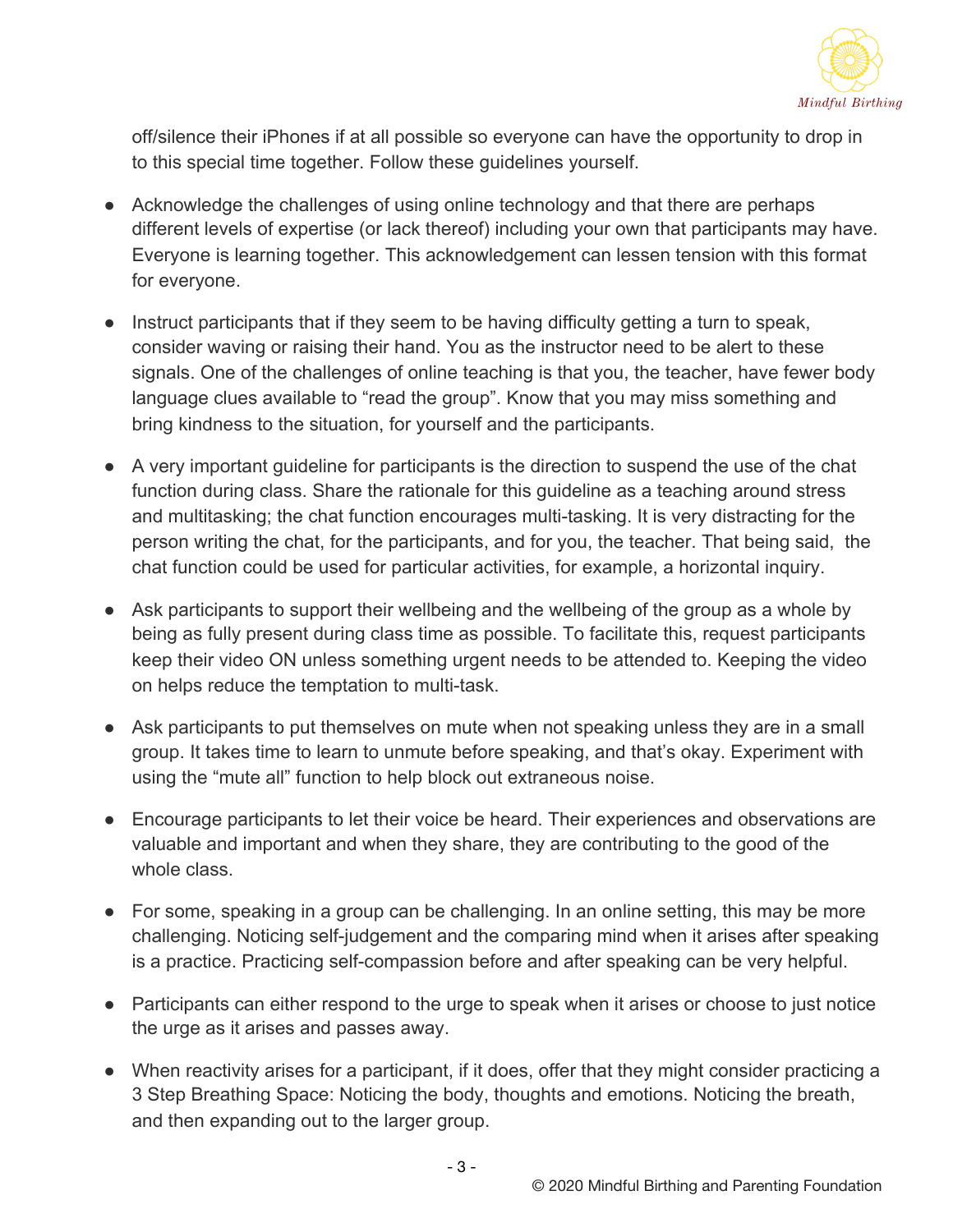

● For those speaking in a language other than their mother tongue, acknowledge that it could be a challenge for them and thank them for their courage. Encourage them to take their time when speaking. What they have to contribute is important. In this learning environment, every person matters.

#### **General Teaching Guidelines and Suggestions**

- There is a learning curve for everyone that can at times be stressful. However online learning allows for the possibility of reaching many in need at this time. And it offers multiple opportunities for the teacher to practice patience and equanimity, as well as kindness for oneself and others.
- Start each class with a roll call using one word or short sentence about how the participant is doing now, in the present moment. This roll call can be very helpful for you to keep track of who is attending and making sure everyone's presence is acknowledged.
- Starting and ending on time, just as you would in an in-person class, is a way of showing respect for the participants and is recommended.
- At the beginning of class, share in a very general way what you expect the flow of that particular class to be. Though you know how much time you will have allotted to each activity, it is helpful not to be too specific about exact times with the participants. This will allow you the flexibility to change plans in the present moment in order to respond to needs or issues that may unexpectedly arise during the class.
- When you break into small groups, teach a bit about mindful speaking and listening and encourage this practice among participants. Unlike an in-person MBCP course, partners will be together for breakout groups, assuming they are logged in on one computer for the class.
- When leading a meditation online, open your eyes every now and then to make sure the WiFi connection is still working!
- Options for the whiteboard or didactic sessions could include using PowerPoint slides in a particular way: A question appears on the slide: What is pain? (just the question). Participants can then speak and share. The answers can be written directly into the PowerPoint slide so everyone can see them. Microsoft Powerpoint / Apple Keynote / Google Slides are useful applications for presenting slides.
- A possibility worth exploring is the use of a [digital drawing tablet](https://www.amazon.com/StarG640-Ultrathin-Graphics-Battery-Free-Pressure/dp/B078YR2MTF) to make teaching the whiteboard more dynamic.
- Consider creatively using the [images](https://www.mindfulbirthing.org/product-page/mindful-birthing-book-images) from Mindful Birthing for didactic presentations.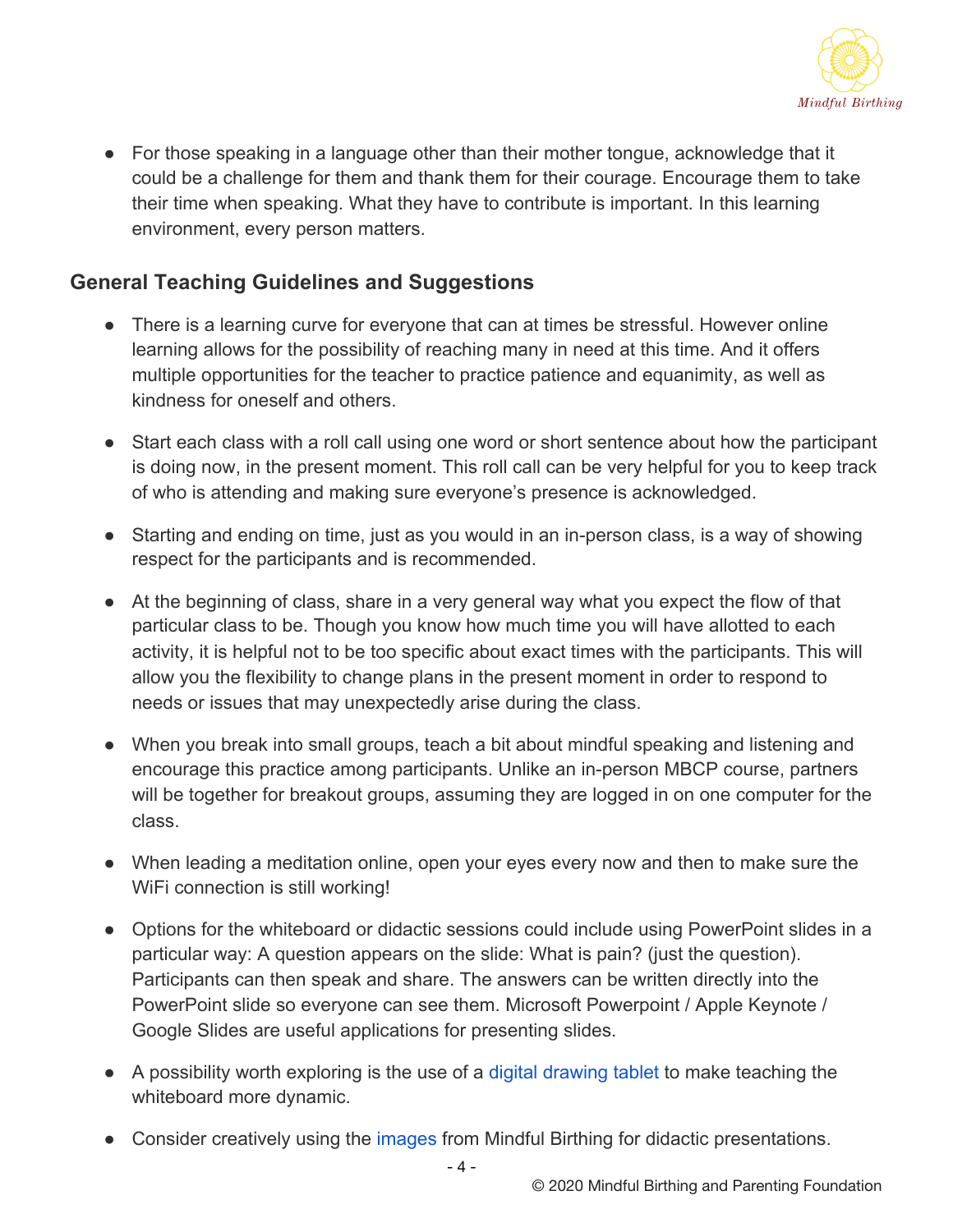

- Allow time for participants to adjust their device so that they can see you for yoga practice or a body scan.
- Using a Bluetooth headset when teaching is recommended for movement practices (yoga, walking meditation).
- Regarding your teaching space, consider lighting, decluttering the background participants will see, and/or hanging a drop.
- In order to communicate your presence, attention and deep listening in online teaching, it is important that participants be able to see your facial expressions. To this end, the camera distance/angle is important. Do your best to arrange your camera so that it is about 18in (45cm) from your face. Make sure your line of sight is aligned with the camera so that you appear to be looking into participants eyes.
- If you have a quiet group or your group is reluctant to share, experiment with building in a little time for a writing reflection after a meditation practice before moving into inquiry. Ask participants to write down in a journal or notebook what came up for them or what they noticed. Open the inquiry by asking participants to share what they wrote. Having written something down before being asked to speak seems to help quieter groups open up online.
- Foster community as much as possible. Experiment. Be creative. Find ways to make the class fun.
- Do remember that your own embodied presence makes a difference.

#### **And finally…ENJOY YOURSELF!**

- You will learn a lot, which means you probably will experience mistakes.
- You'll probably not be perfect and that's more than okay, because you are perfectly human. Remember, good enough is in fact, good enough.
- Teaching online feels different than teaching an 'in person' class. It takes time to get used to it. Notice attachments, liking and not liking.
- Watch out for that self-judgement when it arises; bring gentleness and kindness to yourself.
- Learn from your participants. Ask the group what is working for them.
- Pay attention to process as much as to content.
- Share what you learn about teaching online with others